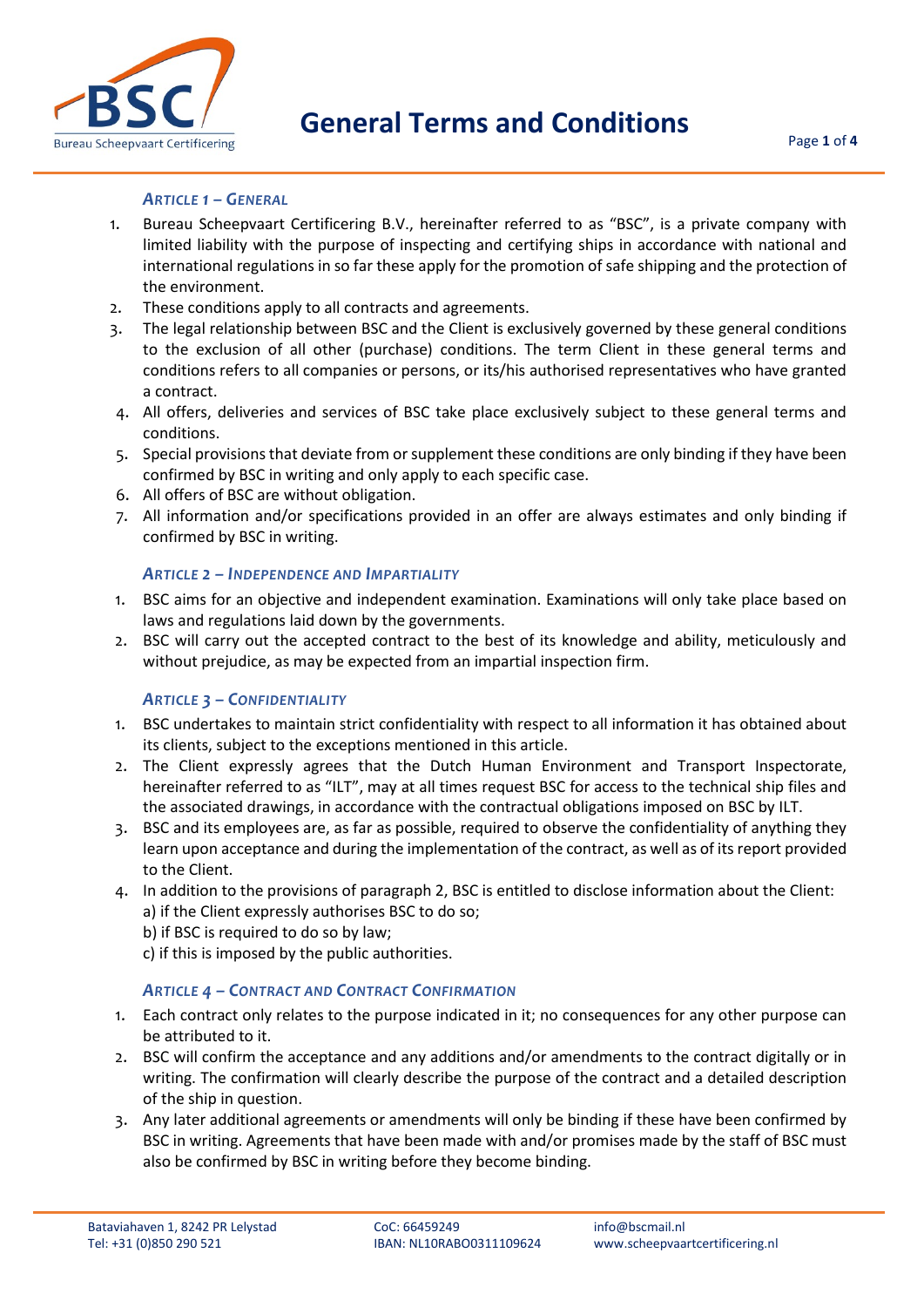

**General Terms and Conditions**

- 4. Costs of additions and/or amendments to the contract of agreement by the Client will be at his expense.
- 5. The contract confirmation will emphasise that all sub-contracts arising from the contract will be subject to these general terms and conditions, unless expressly agreed otherwise.
- 6. The Client accepts these general terms and conditions by signing the contract confirmation or by giving digital approval by e-mail.

# *ARTICLE 5 – OBLIGATIONS OF THE CLIENT*

- 1. The Client must ensure that all entrances to the ship are safely accessible to the inspectors of BSC. The environment must be arranged in such a way that all work can be carried out safely by BSC.
- 2. The Client will ensure that all statutory requirements concerning working conditions, safety and health are met.
- 3. The obligations in this article concern all workplaces over which the Client has control, such as ships and confined spaces in ships, shipyards, slipways, offices and tools to inspect standing masts.
- 4. The Client is responsible for the made appointments. If an appointment unexpectedly cannot take place, the Client is required to timely (at least 1 business day before the inspection) inform BSC. If this does not take place, BSC has the right to charge all costs of the appointment to the Client.
- 5. The Client is required to, at his own expense, provide all information necessary for the proper implementation of the agreement by BSC.

## *ARTICLE 6 – REPORTS AND CERTIFICATES*

- 1. BSC will issue a written report of its findings in relation to the purpose for which the contract was granted which will be valid for a maximum of 6 months to the Client.
- 2. BSC will keep all data, correspondence, documents, pictures and similar documents related to the acceptance and implementation of the contract for a period of five years after submission of the report. Other material items held by BSC that relate to the subject of the contract will not be kept by BSC for more than twelve months after submission of the report.

## *ARTICLE 7 – INVOICING AND PAYMENT*

- 1. BSC will submit invoices per sub-contract and after issuing the certificate.
- 2. Payment to BSC will take place by means of a bank transactions within the period agreed by the parties. If no period has been agreed on, payment must take place within 14 (fourteen) days of the invoice date.
- 3. BSC will always and irrespective of the agreed payment conditions be entitled to demand advance payment, cash payment, or security for payment by the Client, even before submitting an invoice, for fulfilment of the amounts due to BSC under the agreement. The offered security must be such that the claim with corresponding interests and costs is sufficiently secured and can be easily recovered by BSC. If the security becomes insufficient at a later point, it will be supplemented to an adequate level at the first request of BSC. The Client will be in default by operation of law if the payment period is exceeded. The Client will in that case owe an interest of 1.5% per month or the statutory interest, whichever is higher. The interest on the amount due will be calculated from the day the Client is in default until the moment of payment of the full amount owed.
- 4. In case of non-payment, late payment, or a failure to fulfil one of his other obligations, the Client, being a legal entity or natural person acting in the exercise of a profession or business, will owe the judicial and extrajudicial collection costs incurred due to the non-payment or late payment, in addition to the invoice amount and the interest. The extrajudicial collection costs will amount to at least 15% of the amount owed by the Client, including the aforementioned interest, with a minimum of € 150. If the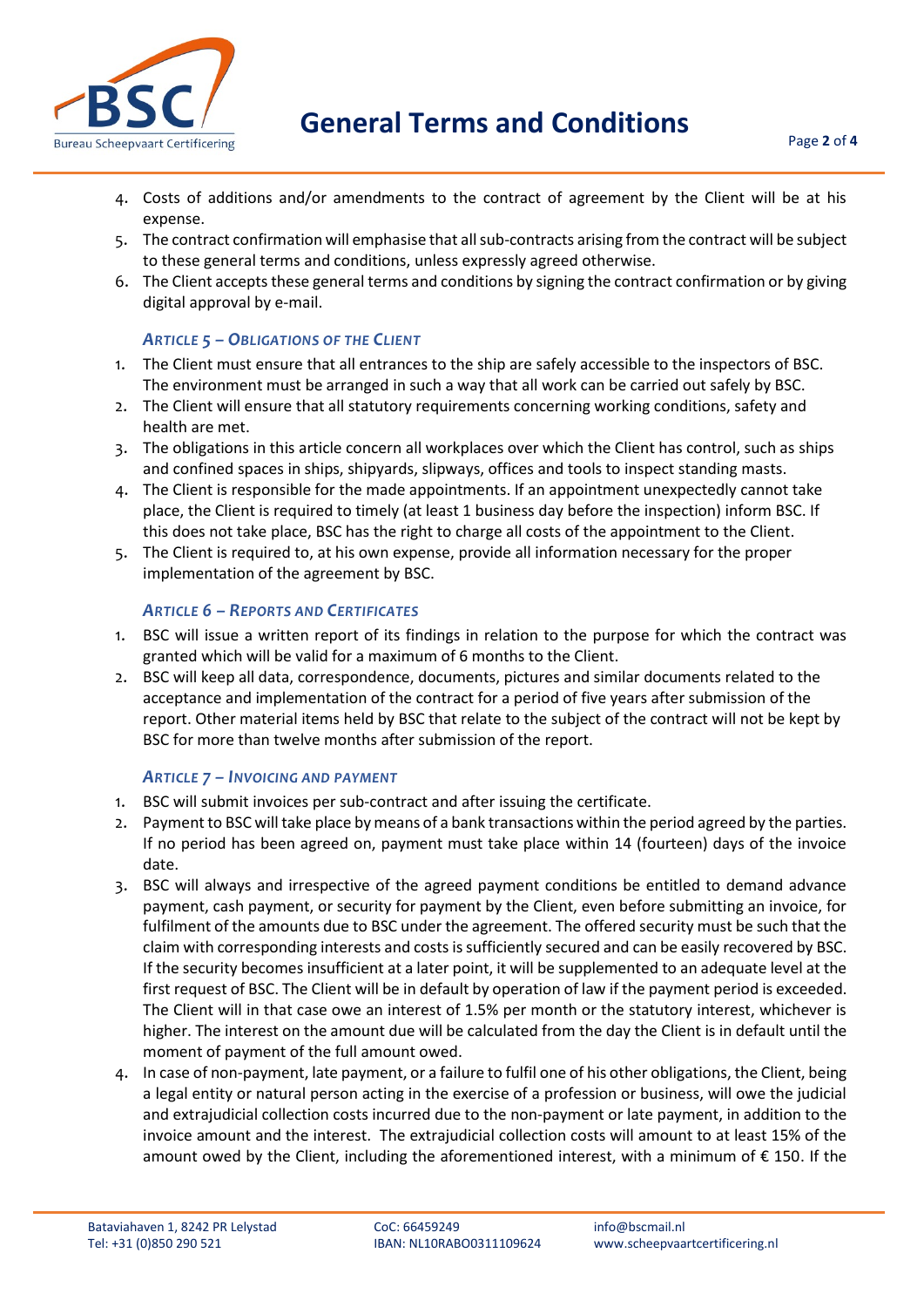

Client is a natural person who does not act in the exercise of a profession or business, the collection costs will be calculated in accordance with the Dutch Collection Costs Act.

5. BSC also has the right to suspend issuing the certificate, the report or other matters to the Client or third parties in case of default of the Client until the time all due claims on the Client have been paid in full.

## *ARTICLE 8 – TERMINATION OF THE CONTRACT*

- 1. The work of BSC related to the accepted contract will end when the certificate is issued or after the completion of the agreed work.
- 2. If BSC has urgent reasons for doing so, BSC will be entitled to end with the implementation of the already accepted contract without being required to pay any form of compensation for damage incurred due to reasons attributable to the Client, while issuing an oral or written report (such at the discretion of BSC) on the already performed work.
- 3. The Client will reimburse BSC any incurred costs for the performed work with application of Article 7.

# *ARTICLE 9 – COMPLAINTS, APPEALS AND DISPUTES*

- 1. A complaint is a written expression of dissatisfaction about a delivered service or service or about a person. Complaints are handled in accordance with the complaints procedure that can be found on the website or provided at the request of the Client.
- 2. An appeal is a written request from the Client to BSC to review a decision taken by BSC about the inspected ship. Appeals are handled in accordance with the appeal procedure available through the website or provided at the request of the Client.
- 3. A dispute is a possible result of a finished complaint or appeal procedure.
- 4. Disputes between the Client and BSC concerning technical matters related to laws and regulations will be submitted to the Dutch Environmental and Transport Inspectorate.
- 5. Disputes between the Client and BSC that do not concern technical matters are subject to arbitration in Rotterdam or Amsterdam in accordance with the Tamara Rules, unless the other party chooses for a competent court based on legislation within 30 days after receipt of a notice sent by BSC about the arbitration of a dispute and this choice is communicated to BSC within the stated 30-day period in writing and by registered letter.
- 6. If the court rules in favour of BSC in the arbitration or judicial proceedings, all costs incurred by BSC in relation to this procedure will be borne by the other party.

## *ARTICLE 10 – APPLICABLE LAW*

1. These conditions and all contracts and activities concluded and implemented by BSC are subject to the law of the Netherlands. The possible applicability of the CISG is expressly excluded.

## *ARTICLE 11 – LIABILITY*

- 1. If BSC is found to be liable, this liability will be limited to what has been laid down in this article.
- 2. BSC will not be liable for damage of any kind caused because BSC used incorrect and/or incomplete data about the contract and the ship in question provided by or on behalf of the Client.
- 3. If damage is caused by a circumstance that cannot be attributed to the shortcomings of a party (force majeure), BSC cannot be held liable for this. Force majeure situations may include weather conditions, traffic, strikes, etc.
- 4. The limitations of liability set out in these conditions will not apply if the damage is due to intent or gross negligence of BSC, its management or its employees.